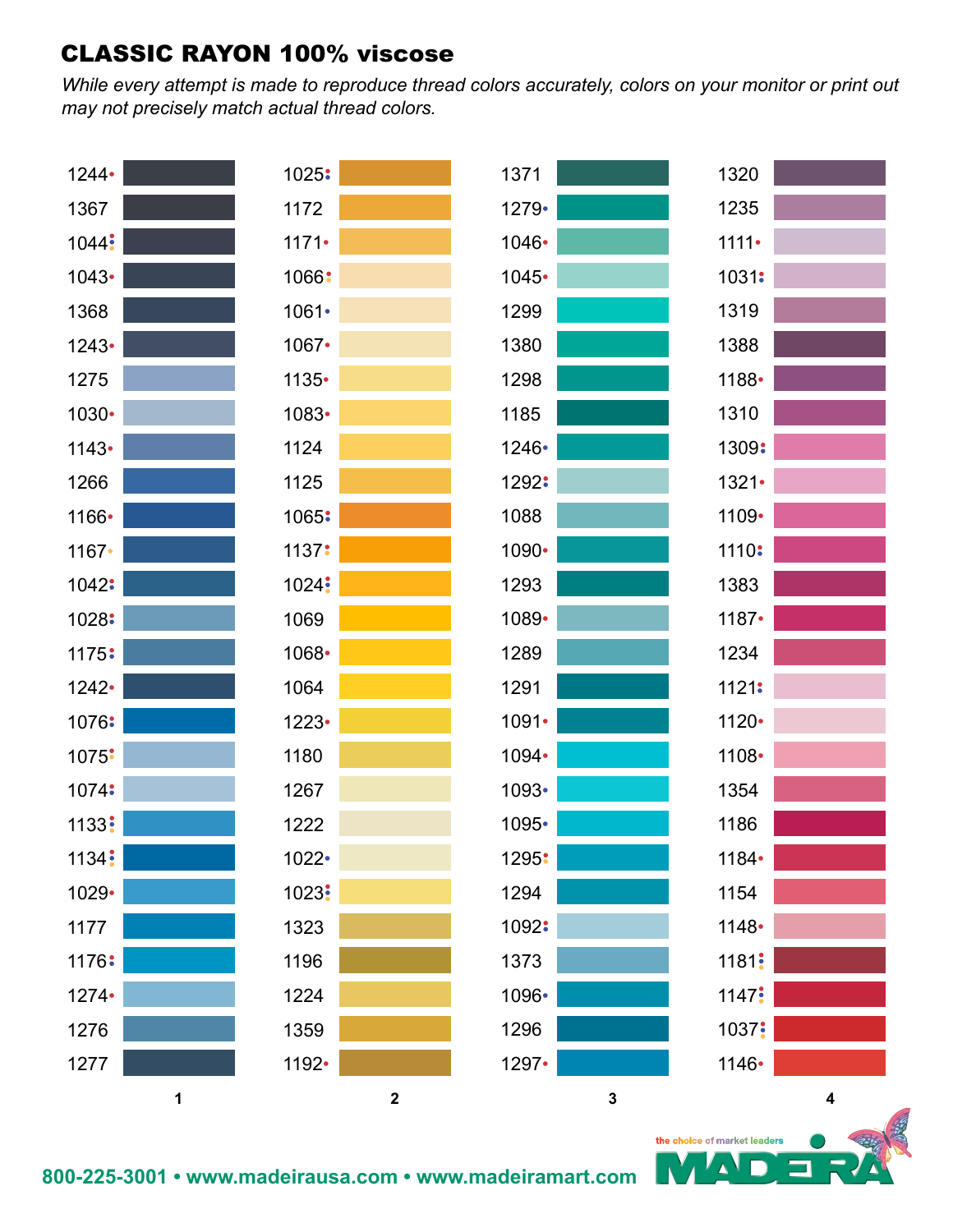*While every attempt is made to reproduce thread colors accurately, colors on your monitor or print out may not precisely match actual thread colors.*



Δ

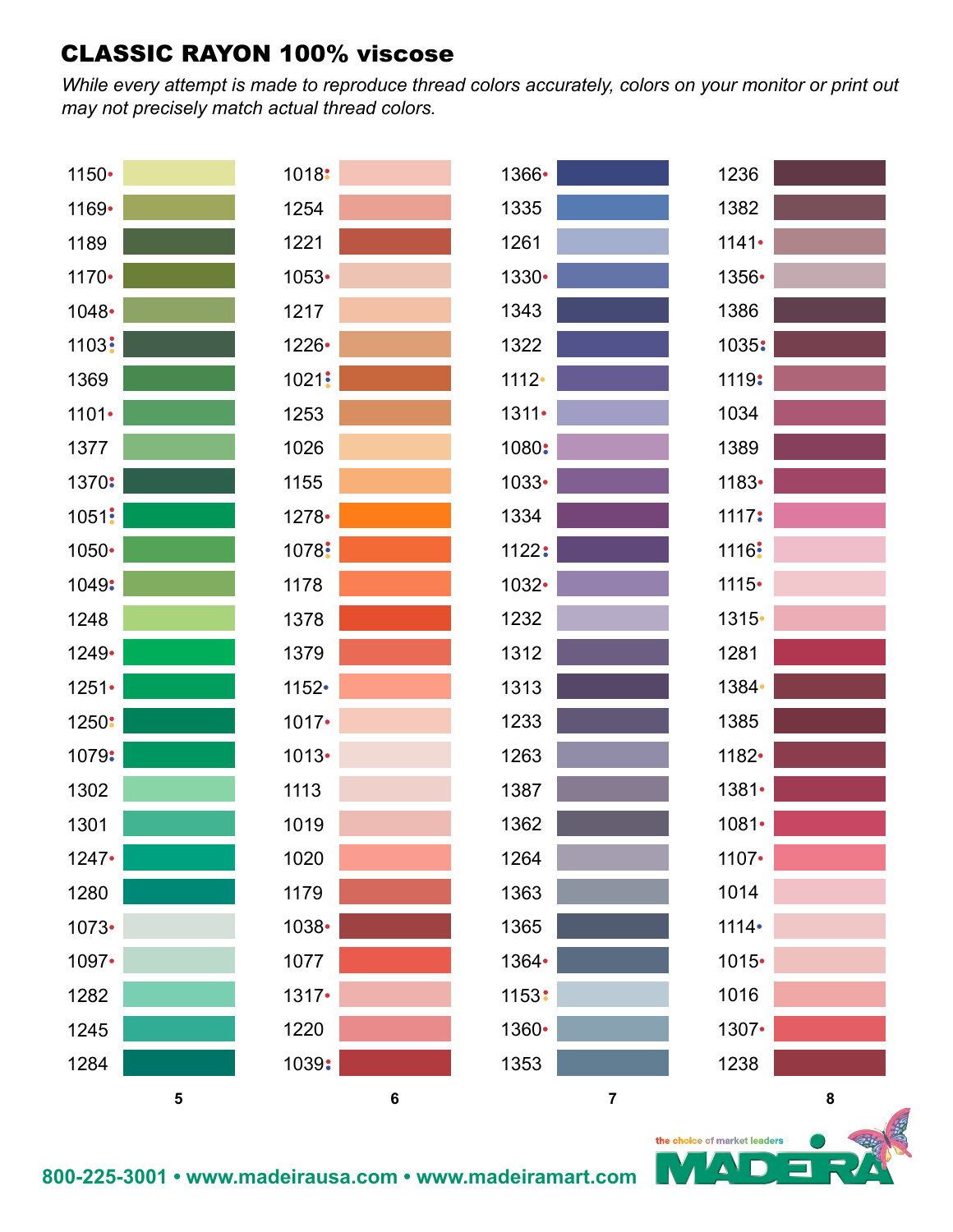*While every attempt is made to reproduce thread colors accurately, colors on your monitor or print out may not precisely match actual thread colors.*



Δ

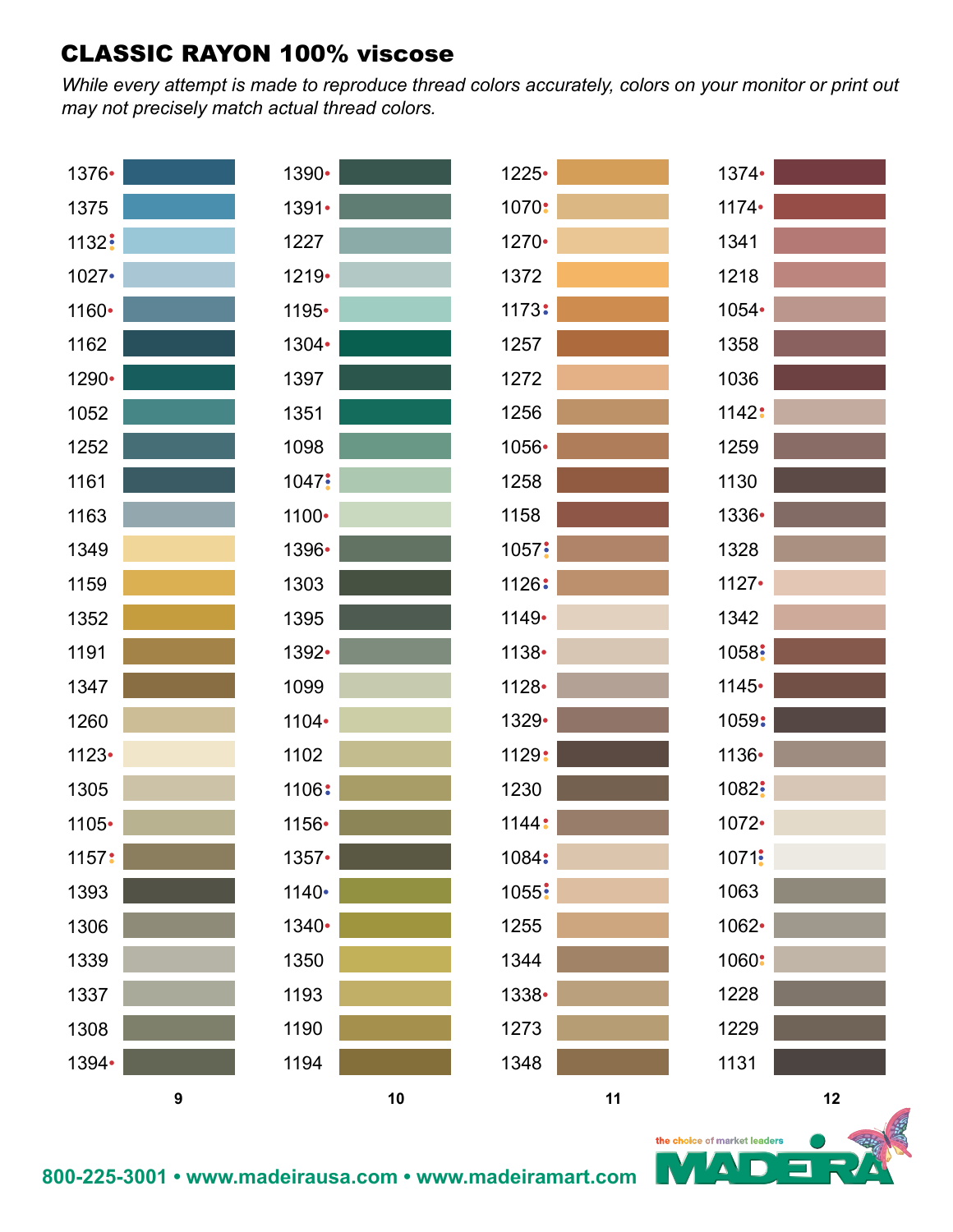*While every attempt is made to reproduce thread colors accurately, colors on your monitor or print out may not precisely match actual thread colors.*